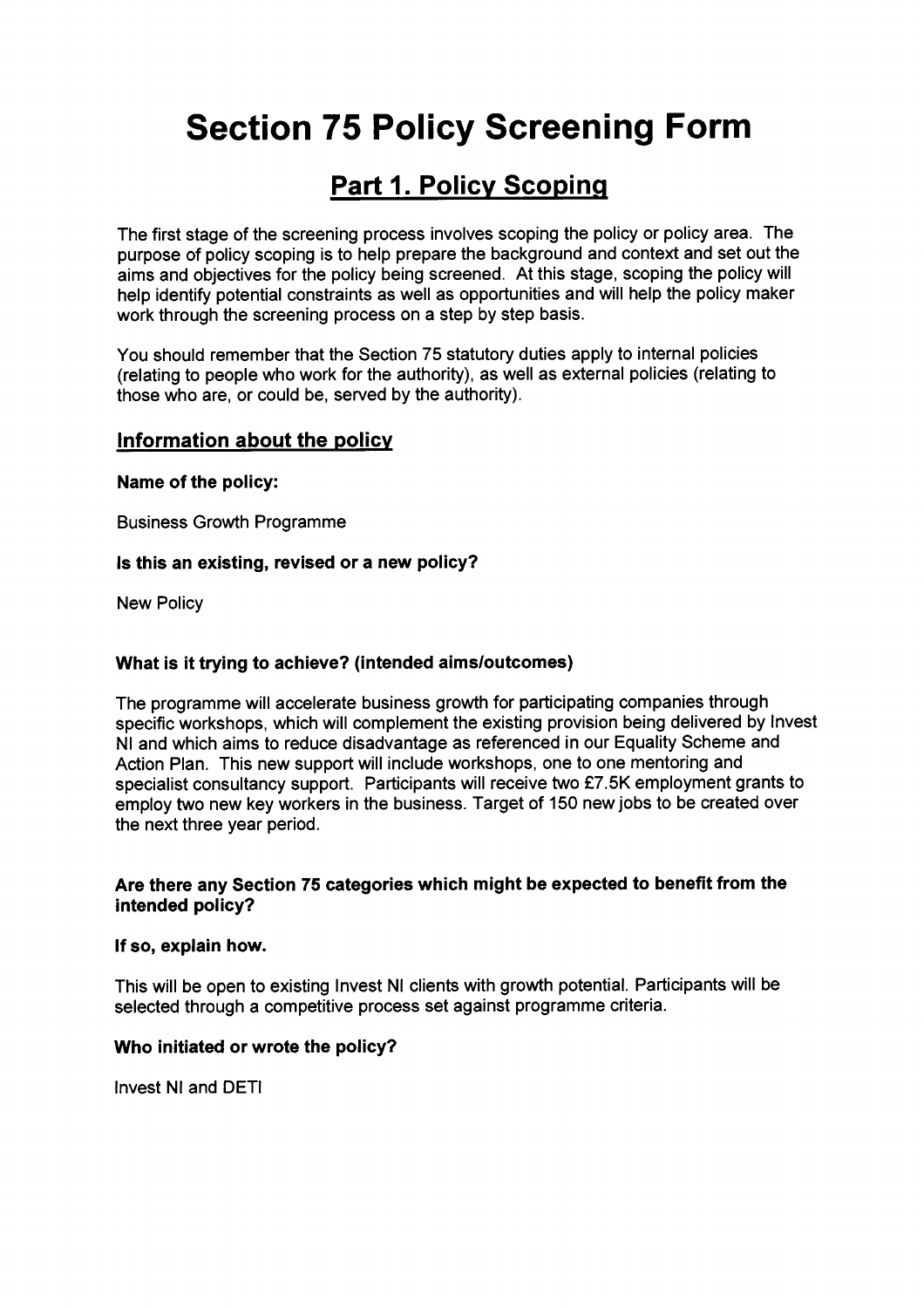### Who owns and who implements the policy?

The new Short Term Employment Scheme (STES) team within Invest NI

### Implementation factors

Are there any factors which could contribute to/detract from the intended aim/outcome of the policy/decision? Y- positive contribution

If yes, are they

Financial: <sup>Y</sup> Participating businesses will receive financial suppor<sup>t</sup> towards mentoring costs and employment gran<sup>t</sup> assistance for two workers.

Legislative: N

Other, please specify:

### Main stakeholders affected

Who are the internal and external stakeholders (actual or potential) that the policy will impact upon?

Staff: The new Short Term Employment Scheme (STES) team within Invest NI

Service users:Yes

Other public sector organisations: N

Voluntary/community/trade unions: <sup>N</sup>

Other, please specify

## Other policies with <sup>a</sup> bearing on this policy

• What are they?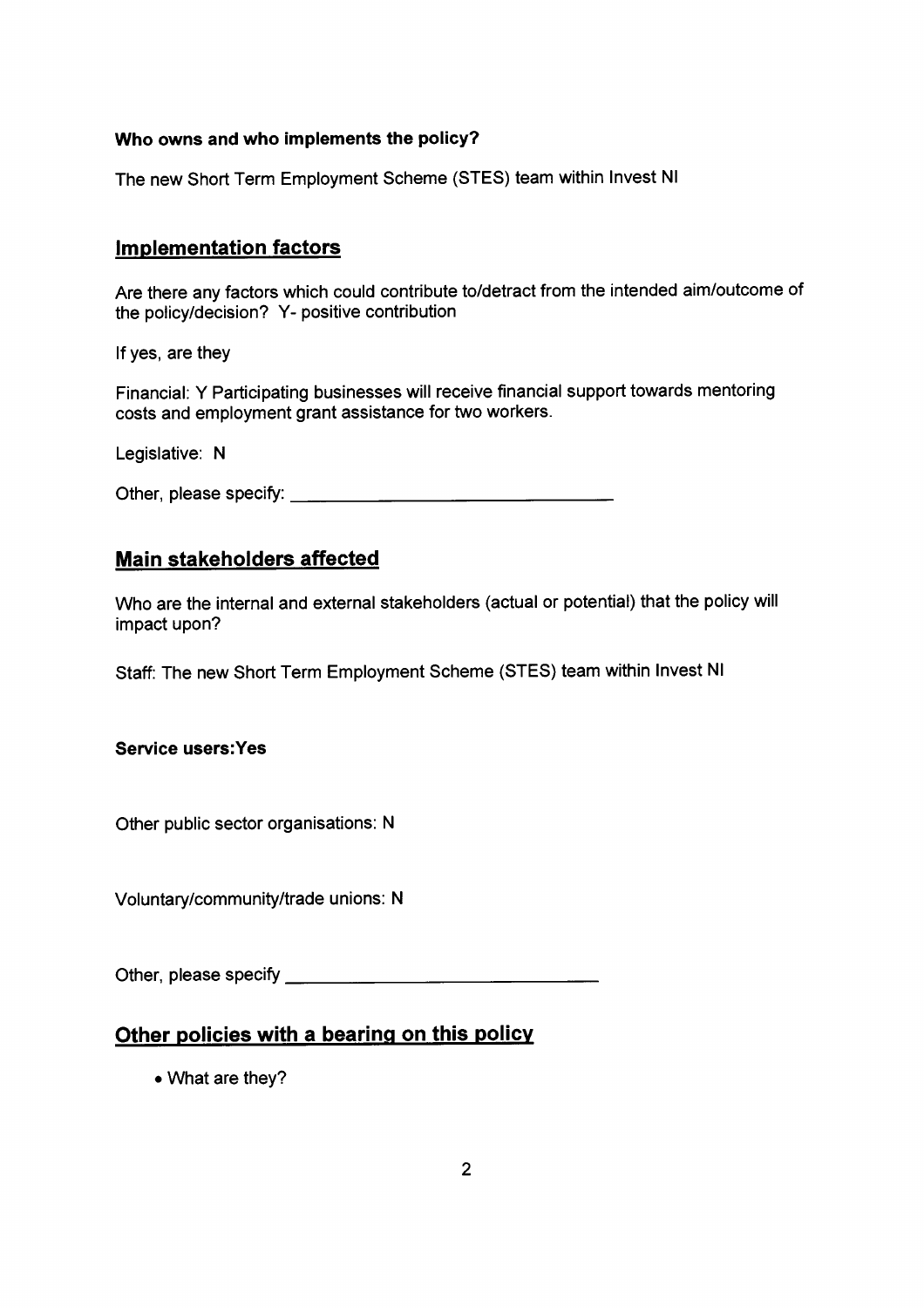The Short Term Employment Scheme (STES) encompasses a set of proposed measures to provide short-term assistance to the local labour market. Although the economic consensus is that the primary focus of economic development policy should normally be on competitiveness, the current state of the local labour market means that there is a need for a temporary shift in emphasis towards job creation.

In the context of the continued upward trend in unemployment and the consequential reduction in the employment rate, a working group of officials from DETI and Invest NI have worked to develop a package of measures to provide a temporary boost to employment over the next four years (2011-2015) in line with the Programme for Government. These measures have been developed on the assumption that the need for a set of special measures should decline once labour market conditions have improved.

The proposals contained within STES are consistent with the agreed framework for growth that has been developed by the Executive sub-committee on the economy. The proposed measures would fall under the Rebuilding Theme and, in particular, the need to increase employment and improve employability.

• Who owns them?

Invest NI STES Team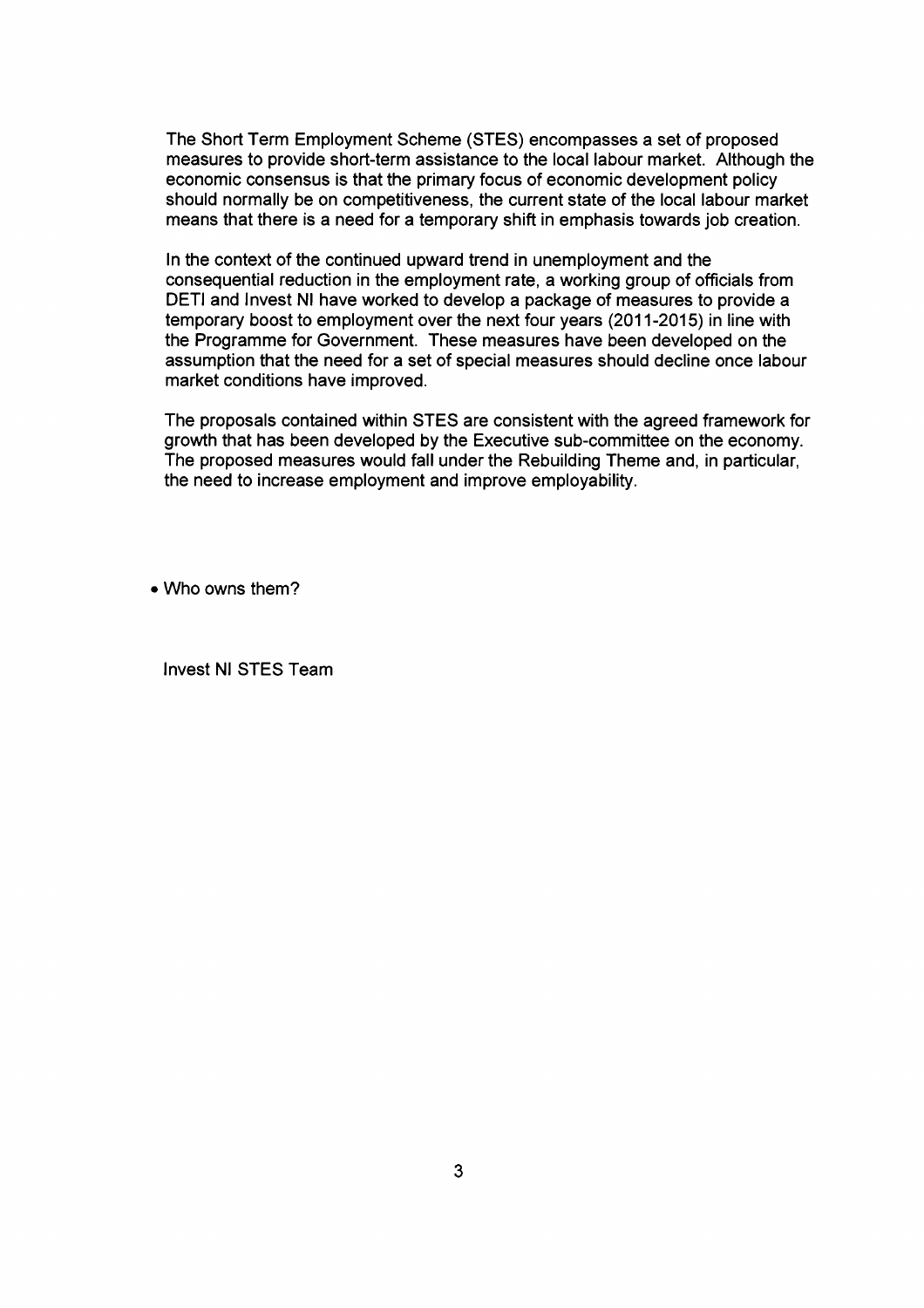## Available evidence

Evidence to help inform the screening process may take many forms. Public authorities should ensure that their screening decision is informed by relevant data.

What evidence/information (both qualitative and quantitative) have you gathered to inform this policy? Specify details for relevant Section <sup>75</sup> categories.

| <b>Section 75</b>                                                | Details of evidence/information                                                                                                                                                                                                                                                                                                           |  |
|------------------------------------------------------------------|-------------------------------------------------------------------------------------------------------------------------------------------------------------------------------------------------------------------------------------------------------------------------------------------------------------------------------------------|--|
|                                                                  |                                                                                                                                                                                                                                                                                                                                           |  |
| <b>Religious</b><br><b>Belief</b><br><b>Political</b><br>Opinion | This is a positive action measure which complements<br>existing Invest NI programmes such as Northstar<br>Mentoring, which has been equality screened previously.<br>Existing monitoring information for Northstar has not<br>demonstrated any adverse impact to date. However we<br>will continue to monitor uptake of this programme in |  |
| <b>Racial Group</b>                                              | order to assess any future possible adverse impact.                                                                                                                                                                                                                                                                                       |  |
| Age                                                              |                                                                                                                                                                                                                                                                                                                                           |  |
| Men and<br>Women<br>Generally                                    |                                                                                                                                                                                                                                                                                                                                           |  |
| <b>Disability</b>                                                |                                                                                                                                                                                                                                                                                                                                           |  |

## Needs, experiences and priorities

Taking into account the information referred to above, what are the different needs, experiences and priorities of each of the following categories, in relation to the particular policy/decision? Specify details for each of the Section <sup>75</sup> categories

| <b>CANADIAN COMPOSITION</b> |                                         |  |
|-----------------------------|-----------------------------------------|--|
|                             |                                         |  |
|                             |                                         |  |
|                             |                                         |  |
|                             |                                         |  |
|                             |                                         |  |
| Section 75                  | Details of needs/experiences/priorities |  |
|                             |                                         |  |
|                             |                                         |  |
|                             |                                         |  |
|                             |                                         |  |
|                             |                                         |  |
|                             |                                         |  |
|                             |                                         |  |
|                             |                                         |  |
|                             |                                         |  |
|                             |                                         |  |
|                             |                                         |  |
| 36.39                       |                                         |  |
|                             |                                         |  |
|                             |                                         |  |
|                             |                                         |  |
|                             |                                         |  |
|                             |                                         |  |
|                             |                                         |  |
|                             |                                         |  |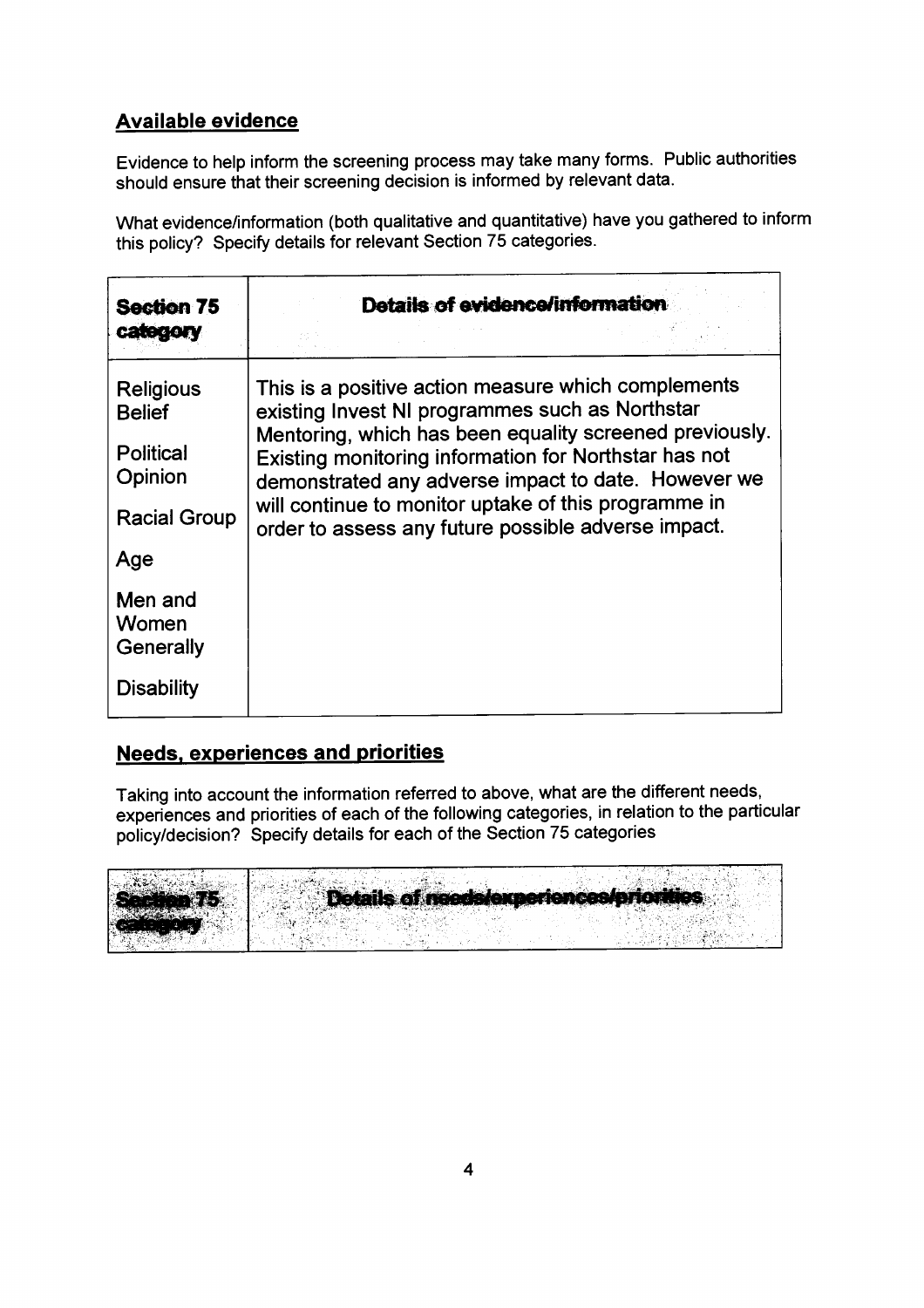| <b>All</b> | The scheme can be accessed by companies meeting<br>the programme criteria. |
|------------|----------------------------------------------------------------------------|
|            |                                                                            |
|            |                                                                            |
|            |                                                                            |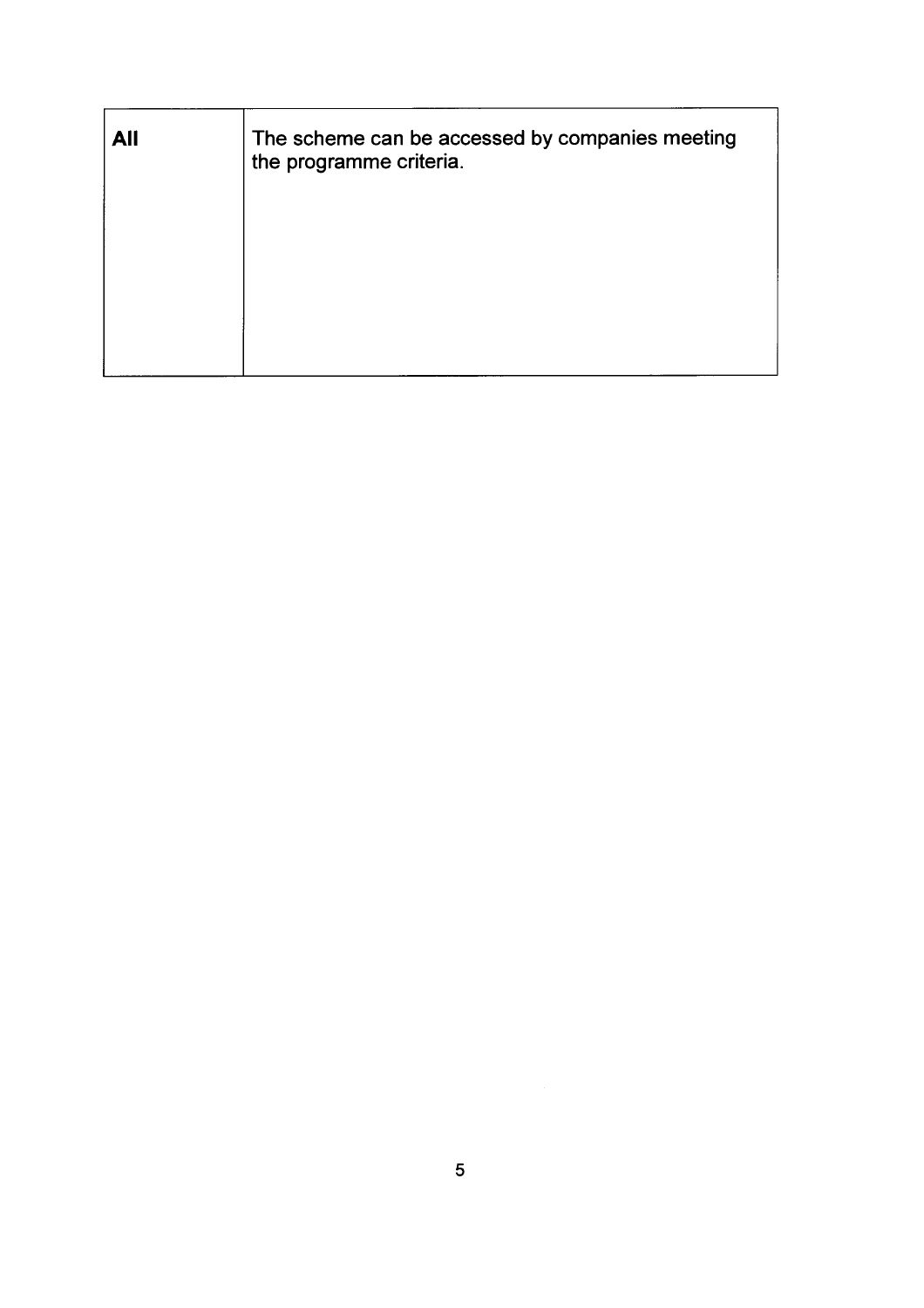## Part 2: Screening Questions

## **Introduction**

1. If the public authority's conclusion is <u>none</u> in respect of all of the Section 75 categories, Introduction<br>1. If the public authority's conclusion is <u>none</u> in respect of all of the Section 75 categories,<br>then you may decide to screen the policy <u>out</u>. If a policy is 'screened out', you should give<br>details of the details of the reasons for the decision taken.

2. If the public authority's conclusion is major in respect of one or more of the Section 75 categories, then consideration should be <sup>g</sup>iven to subjecting the policy to an EQIA. 3. If the public authority's conclusion is minor in respect of one or more of the Section 75 categories, then consideration should still be <sup>g</sup>iven to proceeding with an EQIA, or to measures to mitigate the adverse impact; or an alternative policy.

#### In favour of <sup>a</sup> 'major' impact

- a) The policy is significant in terms of its strategic importance;
- b) Potential equality impacts are unknown, because, for example, there is insufficient data upon which to make an assessment or because they are complex, and hence it would be appropriate to conduct an EQIA;
- c) Potential equality and/or goo<sup>d</sup> relations impacts are likely to be adverse or are likely to be experienced disproportionately by groups of people including those who are marginalised or disadvantaged;
- d) Further assessment offers <sup>a</sup> valuable way to examine the evidence and develop recommendations in respec<sup>t</sup> of <sup>a</sup> policy about which there are concerns among affected individuals and representative groups, for example in respec<sup>t</sup> of multiple identities;
- e) The policy is likely to be challenged by way of judicial review;
- f) The policy is significant in terms of expenditure.

#### In favour of 'minor' impact

- a) The policy is not unlawfully discriminatory and any residual potential impacts on people are judged to be negligible;
- b) The policy, or certain proposals within it, are potentially unlawfully discriminatory, but this possibility can readily and easily be eliminated by making appropriate changes to the policy or by adopting appropriate mitigating measures;
- c) Any asymmetrical equality impacts caused by the policy are intentional because they are specifically designed to promote equality of opportunity for particular groups of disadvantaged people;
- d) By amending the policy there are better opportunities to better promote equality of opportunity and/or good relations.

#### In favour of none

- a) The policy has no relevance to equality of opportunity or goo<sup>d</sup> relations.
- b) The policy is purely technical in nature and will have no bearing in terms of its likely impact on equality of opportunity or goo<sup>d</sup> relations for people within the equality and good relations categories.

Taking into account the earlier evidence, consider and comment on the likely impact on equality of opportunity / goo<sup>d</sup> relations for those affected by this policy, by applying the following screening questions and the impact on the group i.e. minor, major or none.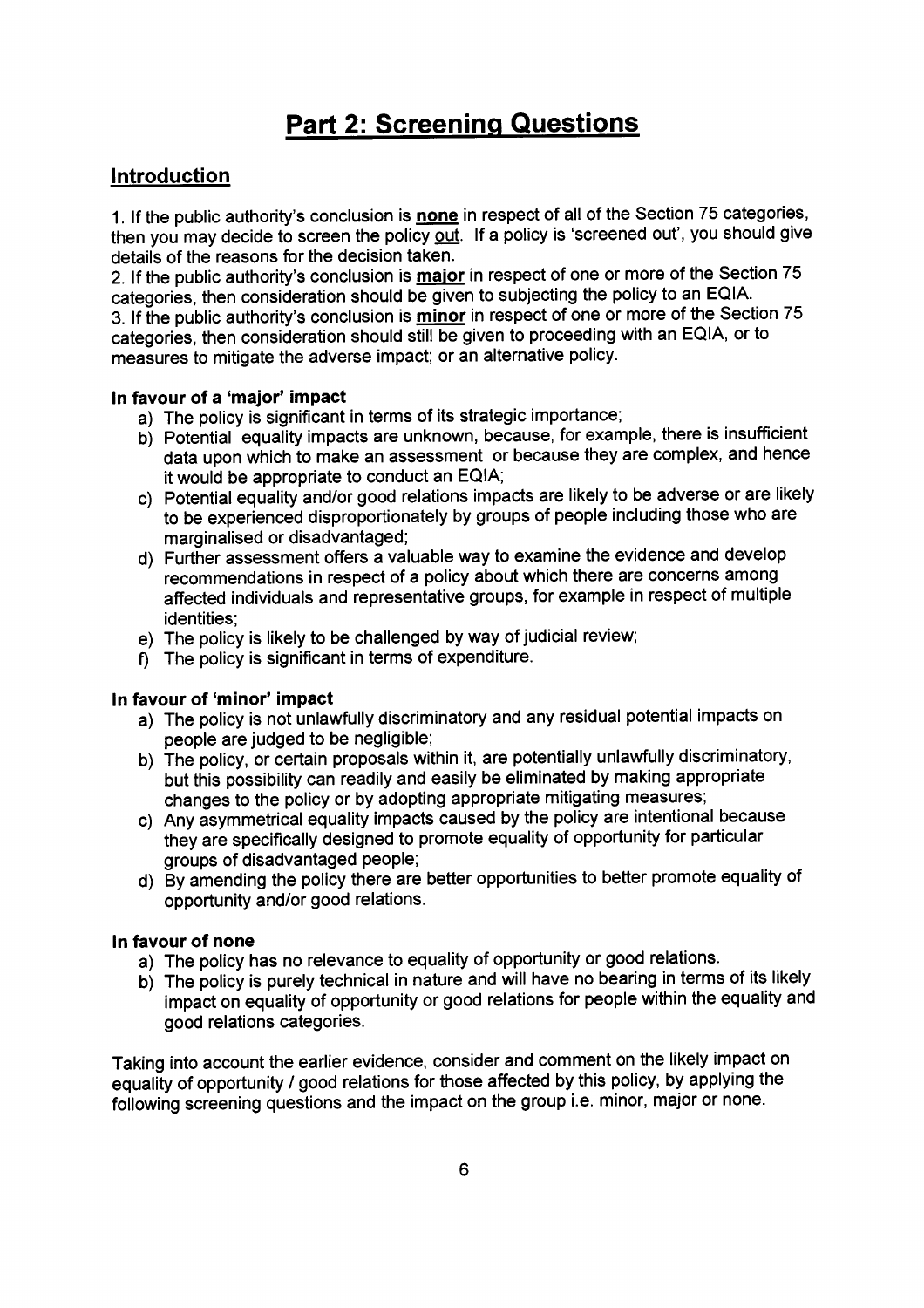## **Screening questions**

|                             | What is the likely matrice on equality of opportunity for the<br>by this policy, for each of the Section 75 grounds? Minion                                    |                                      |
|-----------------------------|----------------------------------------------------------------------------------------------------------------------------------------------------------------|--------------------------------------|
| Section 75<br>category      | Details of policy impact                                                                                                                                       | Level of impact?<br>Minor/Major/None |
| <b>Religious</b><br>belief  | This programme is likely to have a<br>positive impact on marginalised<br>groups attached to this category and<br>is likely to help ameliorate<br>disadvantage. | <b>Minor</b>                         |
| <b>Political</b><br>opinion | This programme is likely to have a<br>positive impact on marginalised<br>groups attached to this category and<br>is likely to help ameliorate<br>disadvantage. | <b>Minor</b>                         |
| Racial<br>group             | This programme is likely to have a<br>positive impact on marginalised<br>groups attached to this category and<br>is likely to help ameliorate<br>disadvantage. | <b>Minor</b>                         |
| Age                         | This programme is likely to have a<br>positive impact on marginalised<br>groups attached to this category and<br>is likely to help ameliorate<br>disadvantage. | <b>Minor</b>                         |
| <b>Marital</b><br>status    |                                                                                                                                                                | <b>None</b>                          |
| Sexual                      |                                                                                                                                                                | <b>None</b>                          |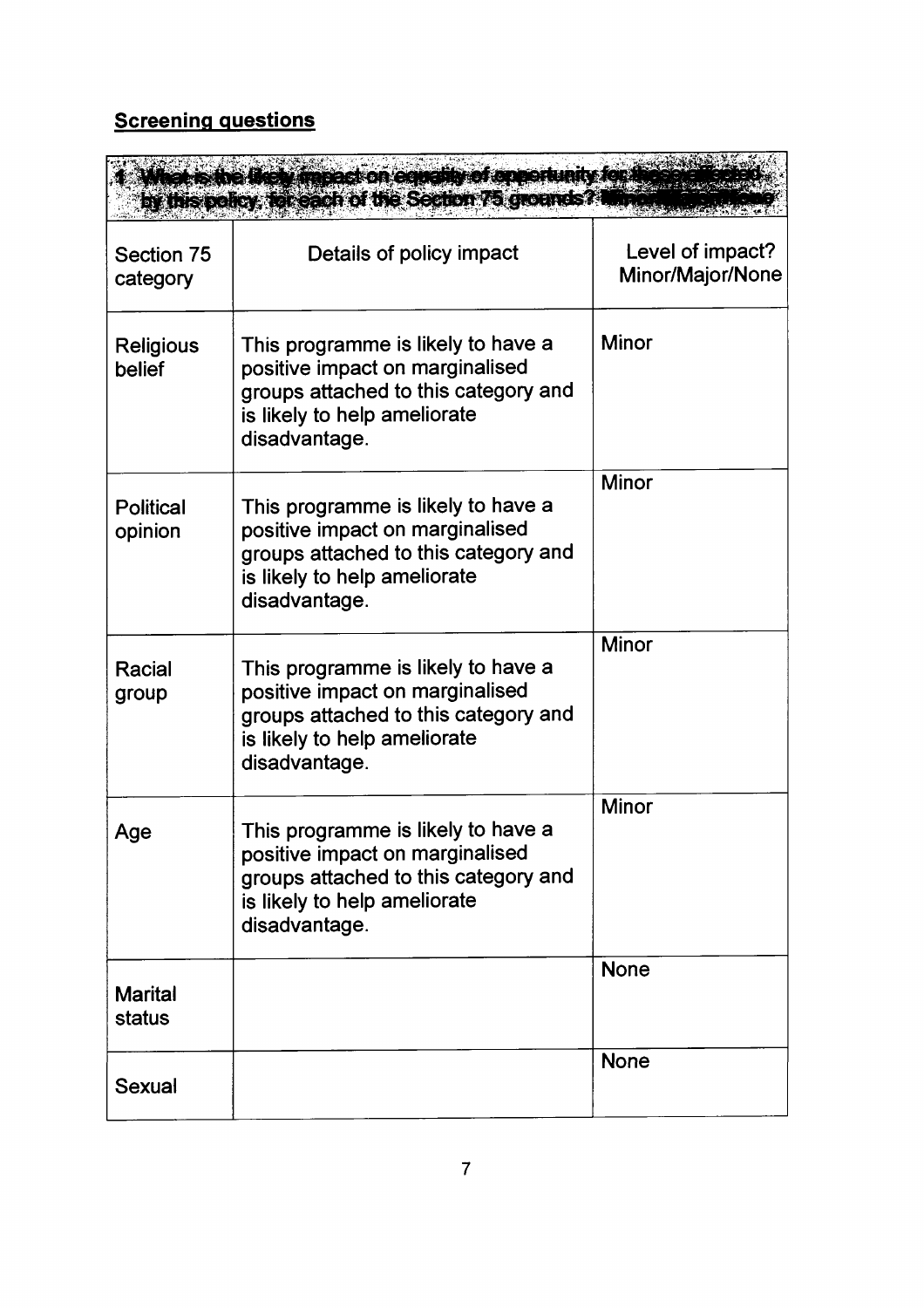| orientation                   |                                                                                                                                                                |                        |
|-------------------------------|----------------------------------------------------------------------------------------------------------------------------------------------------------------|------------------------|
| Men and<br>women<br>generally |                                                                                                                                                                | <b>None</b>            |
| <b>Disability</b>             | This programme is likely to have a<br>positive impact on marginalised<br>groups attached to this category and<br>is likely to help ameliorate<br>disadvantage. | <b>Minor</b>           |
| Dependants                    |                                                                                                                                                                | <b>None</b>            |
|                               | <b>A contract of on inmersion beneficial annone concert followed</b><br><b><i><u>Columnany of the Section 75 categories?</u></i></b>                           |                        |
| Section 75<br>category        | If Yes, provide details                                                                                                                                        | If No, provide reasons |
| All                           | The STES programmes in<br>general provide this<br>opportunity.                                                                                                 |                        |
|                               |                                                                                                                                                                |                        |

|                   | <b>CONTRACTOR</b> CONTRACTOR |                 |
|-------------------|------------------------------|-----------------|
| Good<br>relations | Details of policy impact     | Level of impact |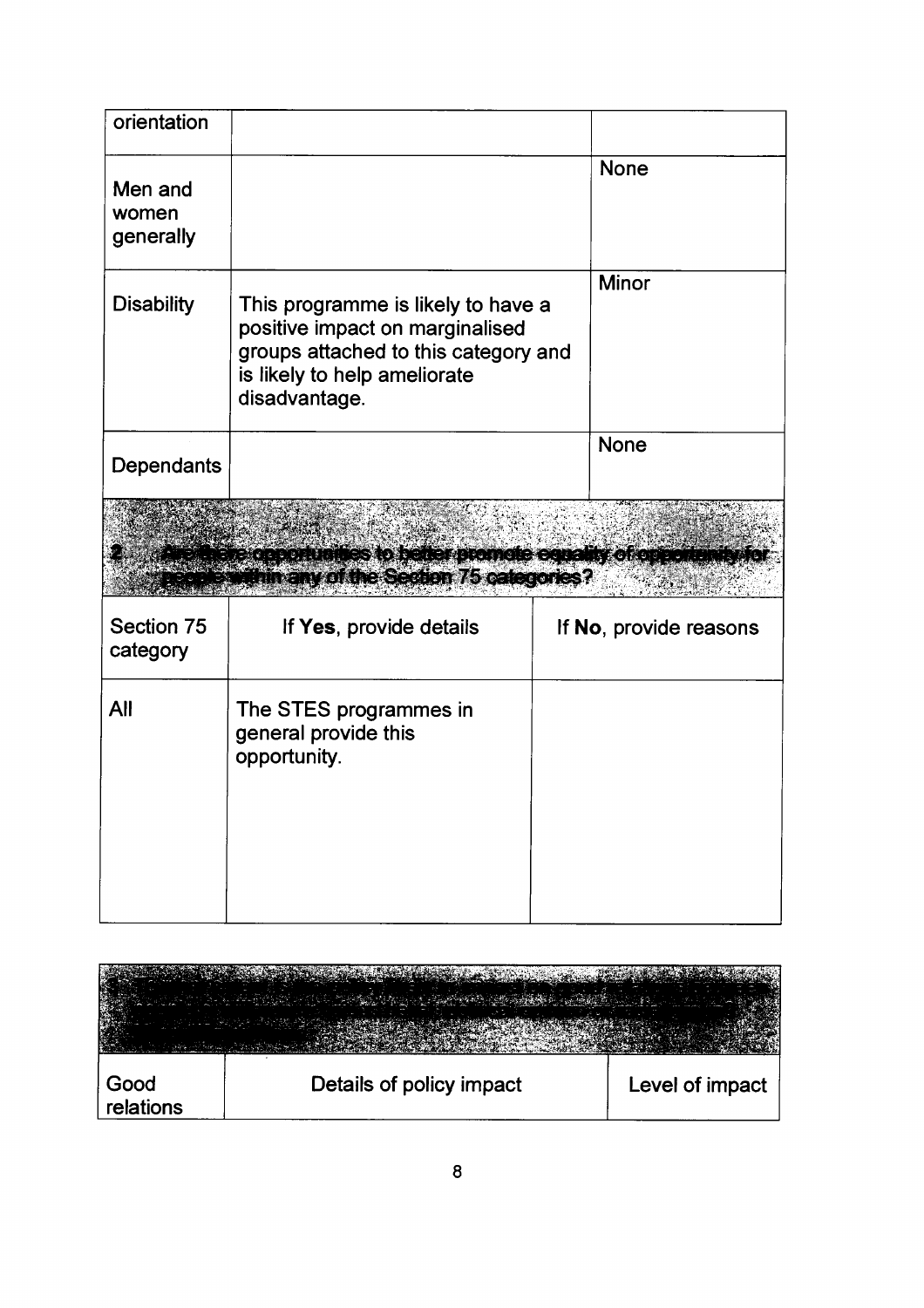| category                    |                                                                                                                                                                                                                                        | Minor/Major/None                                                                                 |
|-----------------------------|----------------------------------------------------------------------------------------------------------------------------------------------------------------------------------------------------------------------------------------|--------------------------------------------------------------------------------------------------|
| <b>Religious</b><br>belief  | Through this programme which is<br>aiming to promote employment and<br>overcome barriers, it is hoped that good<br>relations will improve. Admittedly there<br>may not be a direct corollary but it is<br>likely to be a side benefit. | Likely to be<br>minor, however<br>we will await the<br>results of our<br>monitoring<br>exercise. |
| <b>Political</b><br>opinion | Through this programme which is<br>aiming to promote employment and<br>overcome barriers, it is hoped that good<br>relations will improve. Admittedly there<br>may not be a direct corollary but it is<br>likely to be a side benefit. | Likely to be<br>minor, however<br>we will await the<br>results of our<br>monitoring<br>exercise. |
| Racial<br>group             | Through this programme which is<br>aiming to promote employment and<br>overcome barriers, it is hoped that good<br>relations will improve. Admittedly there<br>may not be a direct corollary but it is<br>likely to be a side benefit. | Likely to be<br>minor, however<br>we will await the<br>results of our<br>monitoring<br>exercise. |

| Good<br>relations<br>category | If Yes, provide details | If No, provide reasons |
|-------------------------------|-------------------------|------------------------|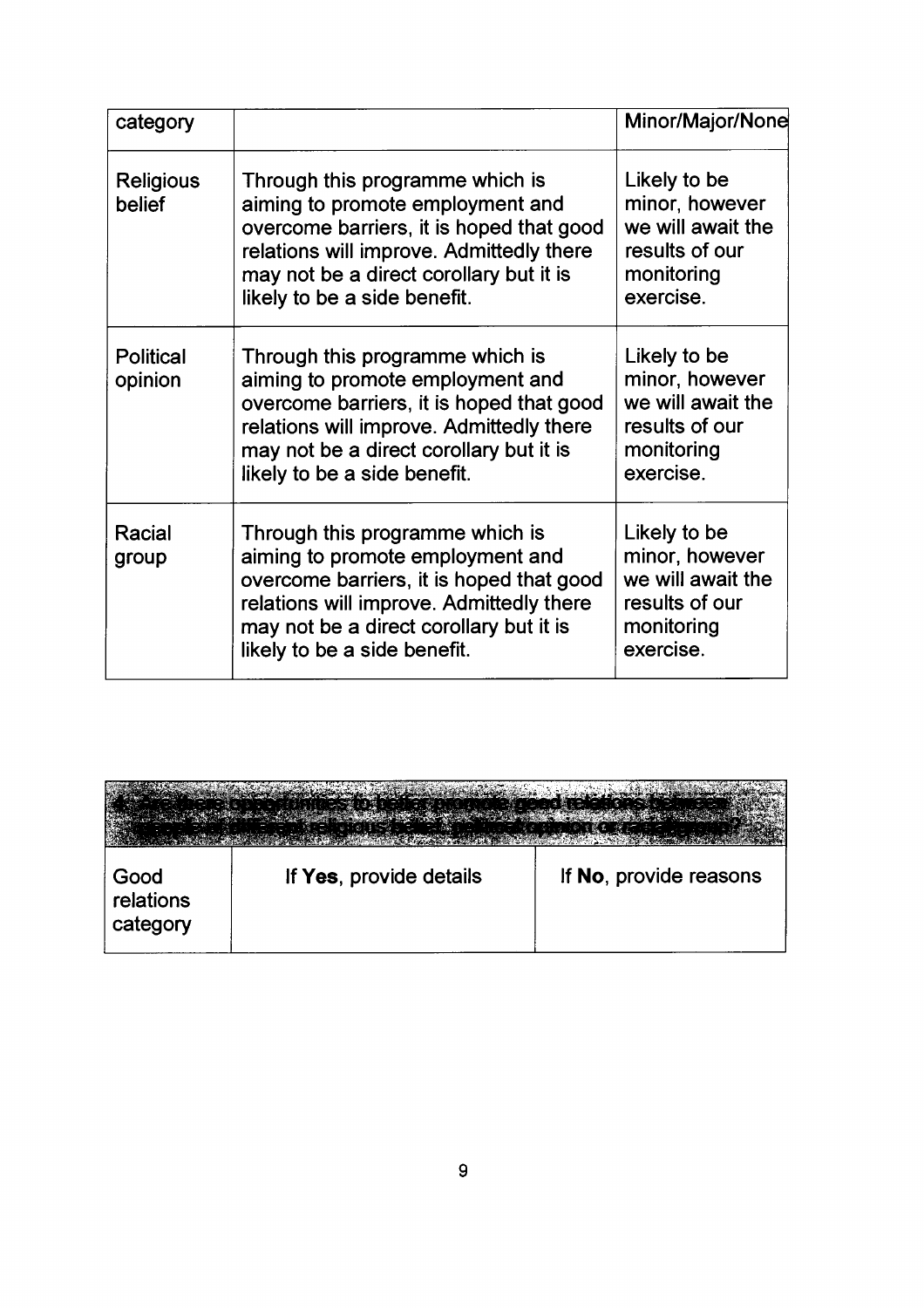| See above |  |
|-----------|--|
|           |  |
|           |  |
|           |  |

## Additional considerations

### Multiple identity

Generally speaking, people can fall into more than one Section 75 category. Taking this into consideration, are there any potential impacts of the policy/decision on people with multiple identities?

(For example; disabled minority ethnic people; disabled women; young Protestant men; and young lesbians, gay and bisexual people).

No

Provide details of data on the impact of the policy on people with multiple identities. Specify relevant Section 75 categories concerned.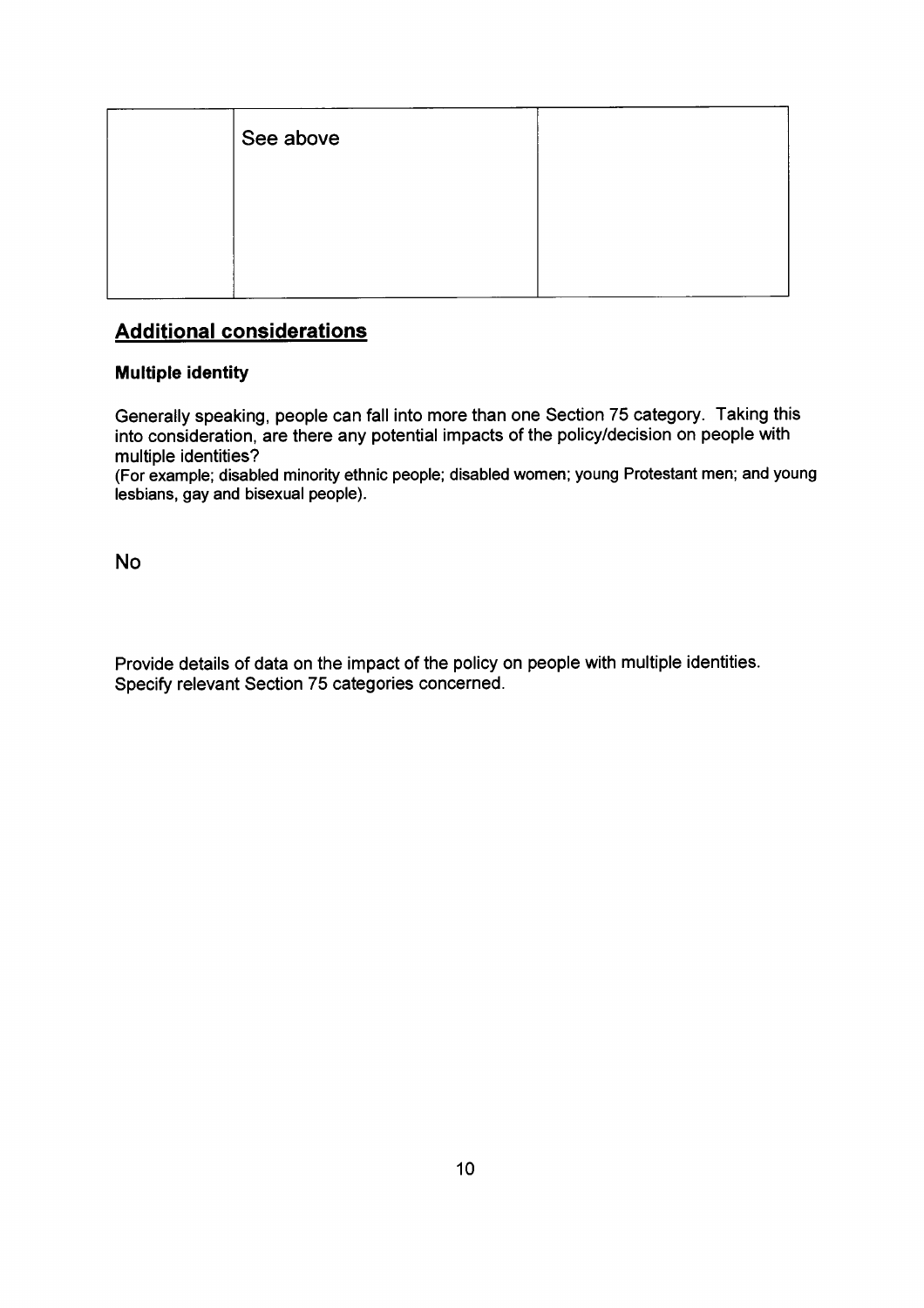## Part 3: Screening Decision

In light of your answers to the previous questions, do you feel that the policy should (please underline one):

- 1. Not be subiect to an EQIA (with no mitiqating measures required)
- 2. Not be subject to an EQIA (with mitigating measures /alternative policies)
- 3. Not be subject to an EQIA at this time
- 4. Be subject to an EQIA

If 1. or 2. (i.e. not be subject to an EQIA), <sup>p</sup>lease provide details of the reasons why:

Not felt necessary at this time, particularly as the workshops , one to one coaching and specialist mentoring support have already been referenced within our Business Development Solutions EQIA.

If 2. (i.e. not be subject to an EQIA), in what ways can identified adverse impacts attaching to the policy be mitigated or an alternative policy be introduced?

As this is <sup>a</sup> positive action measure there is no need at this stage to amend the policy, however we do commit to continuing to monitor and review the programme, particularly with regard to uptake by S75 groups.

In light of these revisions, is there <sup>a</sup> need to re-screen the revised/alternative policy? Yes / No. If No, <sup>p</sup>lease explain why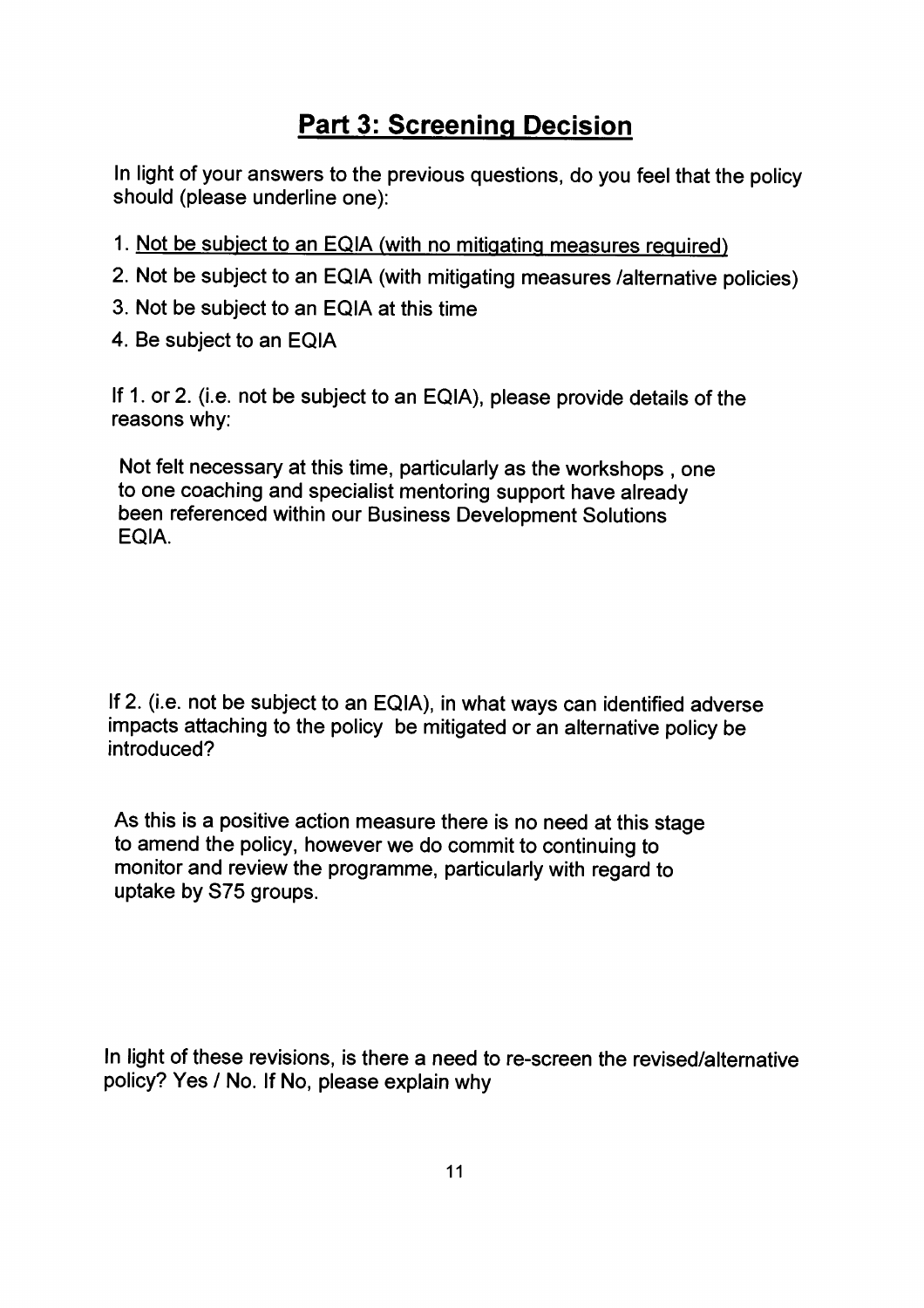If 3. or 4. (i.e. to conduct an EQIA), please provide details of the reasons:

## Timetabling and prioritising EQIA

If 3. or 4., is the policy affected by timetables established by other relevant public authorities? YES / NO If YES, please provide details:

Please answer the following questions to determine priority for timetabling the EQIA. On a scale of 1-3, with 1 being the lowest priority and 3 being the highest, assess the policy in terms of its priority for EQIA.

| Effect on equality of opportunity and good relations |  |
|------------------------------------------------------|--|
| Social need                                          |  |
| Effect on people's daily lives                       |  |
| Relevance to a public authority's functions          |  |

Note: The Total Rating Score should be used to prioritise the policy in rank order with other policies screened in for EQIA. This list of priorities will assist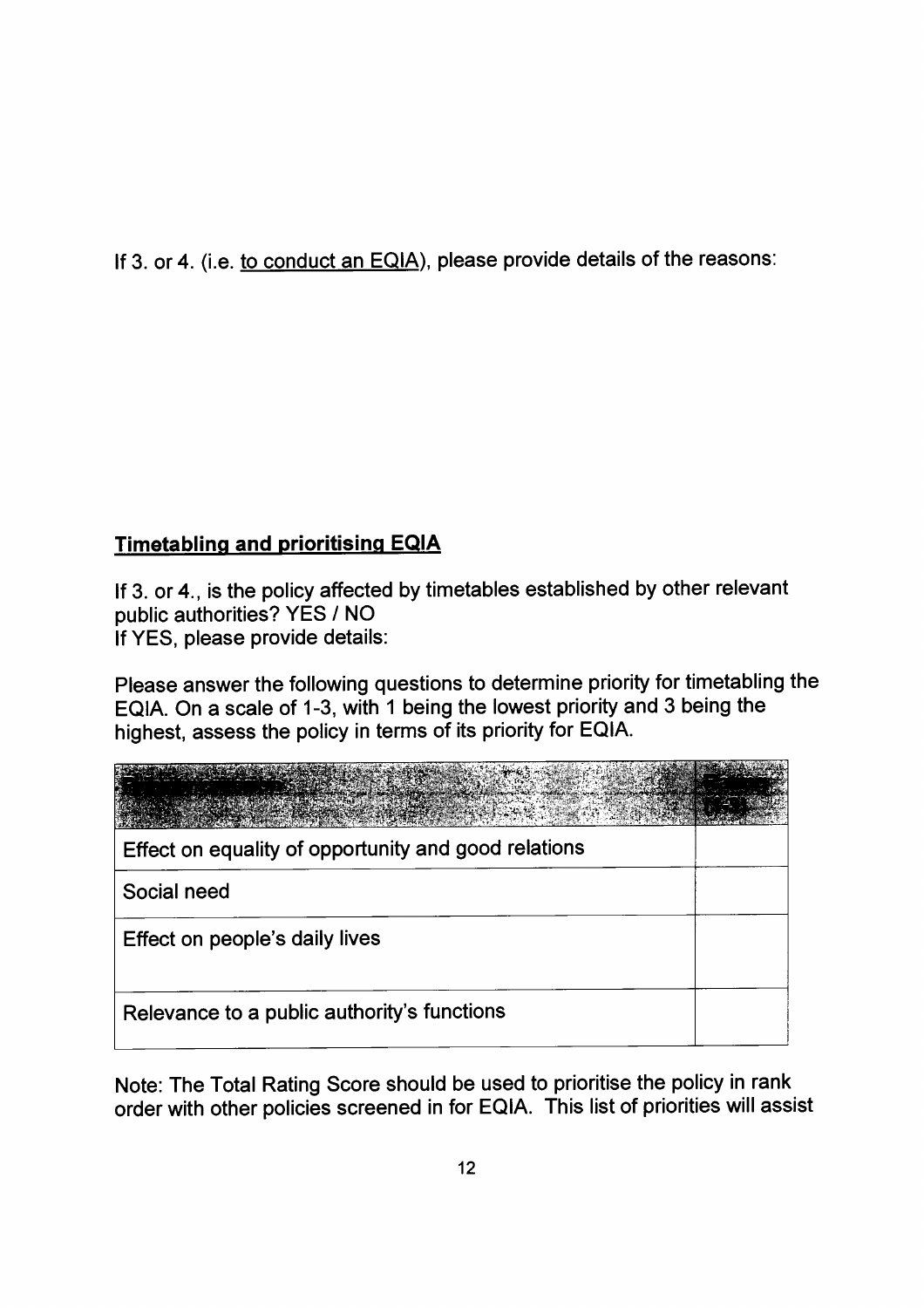you in timetabling the EQIA. Details of your EQIA timetable should be included in the quarterly Section 75 report.

Proposed date for commencing EQIA: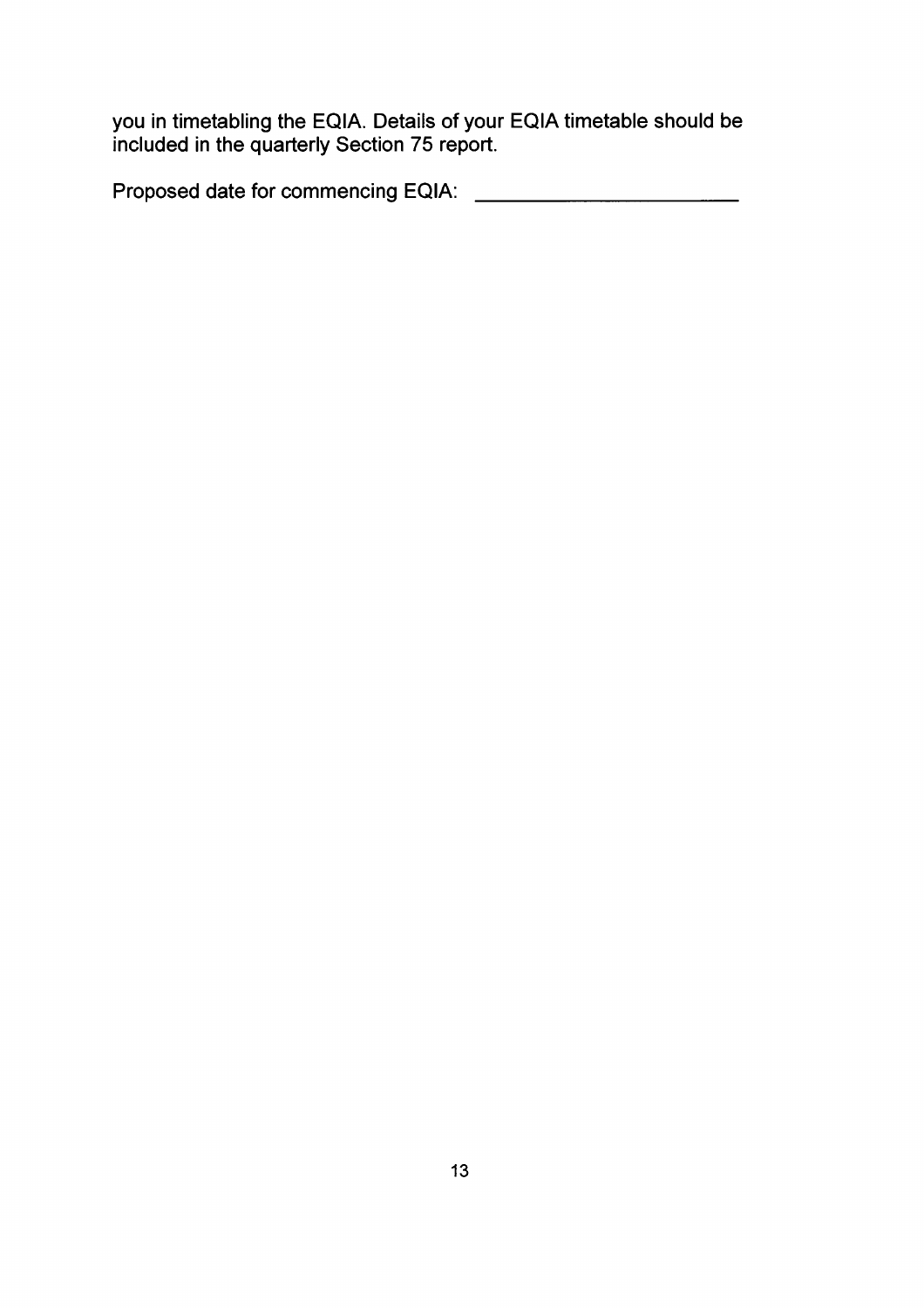## Part 4: Monitoring

Effective monitoring will help identify any future adverse impacts arising from the policy which may lead you to conduct an EQIA, as well as help with future <sup>p</sup>lanning and policy development. You should consider the guidance contained in the Commission's Monitoring Guidance for Use by Public Authorities (July 2007). The Commission recommends that where the policy has been amended or an alternative policy introduced, then you should monitor more broadly than for adverse impact (See Benefits, P.9-10, paras 2.13—2.20 of the Monitoring Guidance).

Please detail propose<sup>d</sup> monitoring arrangements below:

Companies will be asked to complete <sup>a</sup> data capture form which includes monitoring questions relating to political opinion, religion, racial group, age, gender and disability. This information will then be examined in relation to the staff backgrounds of those companies who are taking par<sup>t</sup> in this programme.

| <b>Screened by:</b> | <b>Position/Job Title</b> | <b>Date</b> |
|---------------------|---------------------------|-------------|
| l'avecle Marrer     | Eadily Margar             | 14/6/11     |
|                     |                           |             |
|                     |                           |             |
| <b>Approved by:</b> |                           |             |
| Jonal<br>Wurkan     | livector                  |             |
|                     |                           |             |

## Part 5: Approval and Authorisation

Note: <sup>A</sup> copy of the Screening Template, for each policy screened should be 'signed off' and approve<sup>d</sup> by <sup>a</sup> senior manager responsible for the policy,

Ÿ.